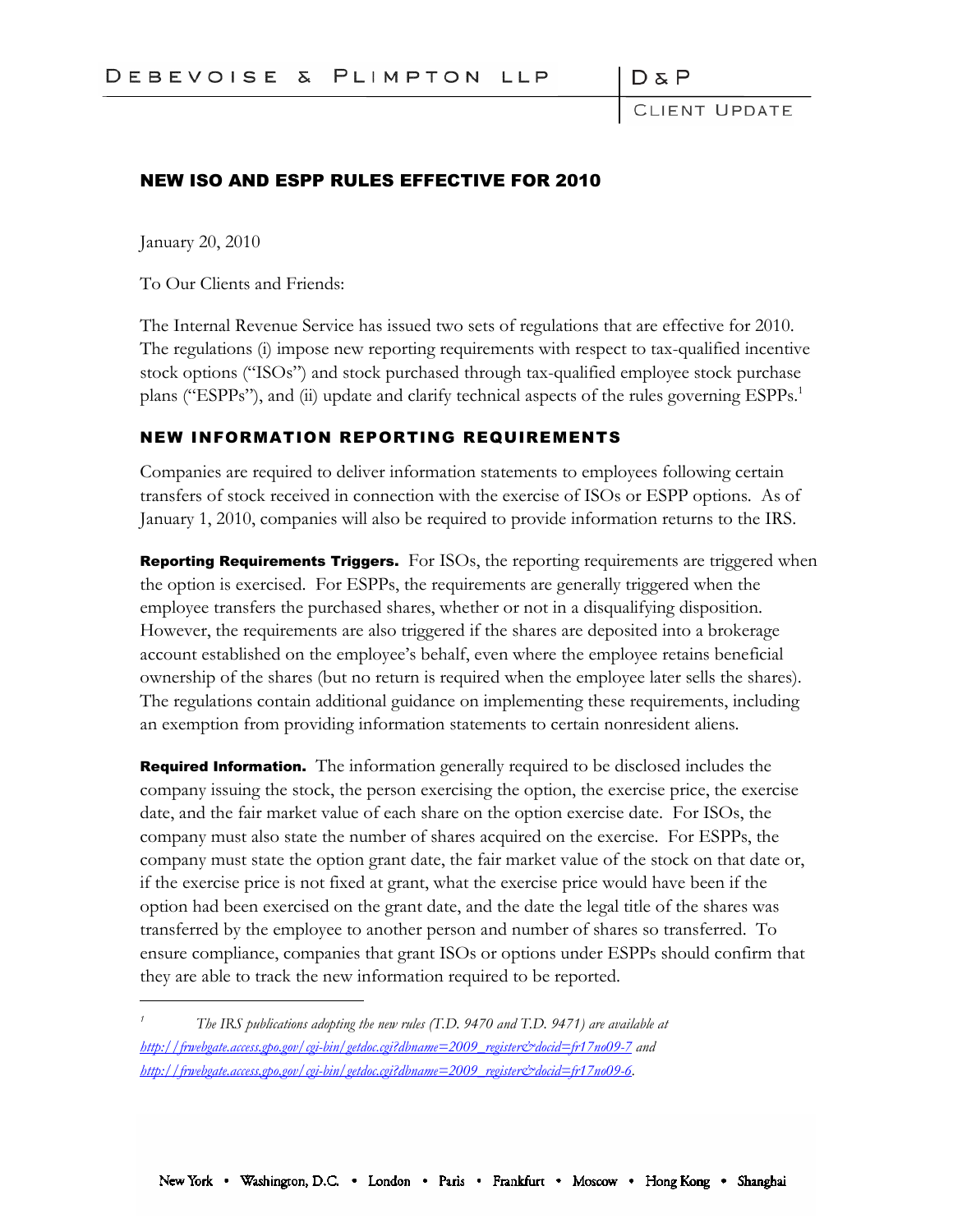CLIENT UPDATE

 $D \& P$ 

**Filing Dates.** Information statements are required to be delivered to employees by January 31 of the year following the calendar year in which the relevant stock transfer took place. The deadline for information returns to be filed with the IRS for 2010 transfers has not yet been specified. Employee information statements may be delivered a transfer agent.

**New Identification Requirement for ESPP Shares.** A company that transfers shares under an ESPP must identify the stock in a manner sufficient to enable accurate reporting, including by color-coding the stock certificates or assigning special serial numbers.

**Information Statements for Pre-2010 Transfers.** Note that while IRS returns are not required for transfers taking place prior to 2010, information statements are required to be provided to employees for stock transfers that took place during 2007, 2008 and 2009. Accordingly, companies should review their records to confirm that they have furnished (or will by January 31 furnish) information statements to their employees with respect to all relevant stock transfers that occurred during 2007, 2008 and 2009.

## ESPP RULES CLARIFIED

The IRS also clarified the ESPP rules to make them more consistent with the rules for ISOs. The new regulations apply to any option granted under an ESPP on or after January 1, 2010 but employers may also apply the new regulations to options granted prior to January 1, 2010. The following summary highlights some of the new rules in the final regulations.

**Grant Date.** The grant date is the first day of an offering if the terms of the plan or offering either (1) designate a maximum number of shares that may be purchased by each employee during the offering or (2) require the employer to apply a formula on the first day of the offering to establish the maximum number of shares. Note that this requirement applies only for purposes of determining the grant date; the rules do not require the maximum number of shares to be fixed and determinable as of the first date of the offering in order to be taxqualified ESPP options. However, if the maximum number of shares that can be purchased under an ESPP option is not fixed or determinable until the date the option is exercised, then the grant date will be the date of exercise, not the first day of the offering. The grant date determination has important implications for determining the exercise price (and any discount), the period during which the option may be exercised, and how the annual \$25,000 limit is to be applied.

**Annual \$25,000 Limitation.** The number of shares of stock that each participating employee may purchase under the ESPPs sponsored or maintained by a company and its affiliates is limited to an annual amount equal to \$25,000 in fair market value of the stock. The final rules clarify that the limit increases by \$25,000 for each calendar year during which an ESPP option granted to the employee is outstanding. The IRS specifically noted that the option need not be currently exercisable for the annual \$25,000 increase to occur.